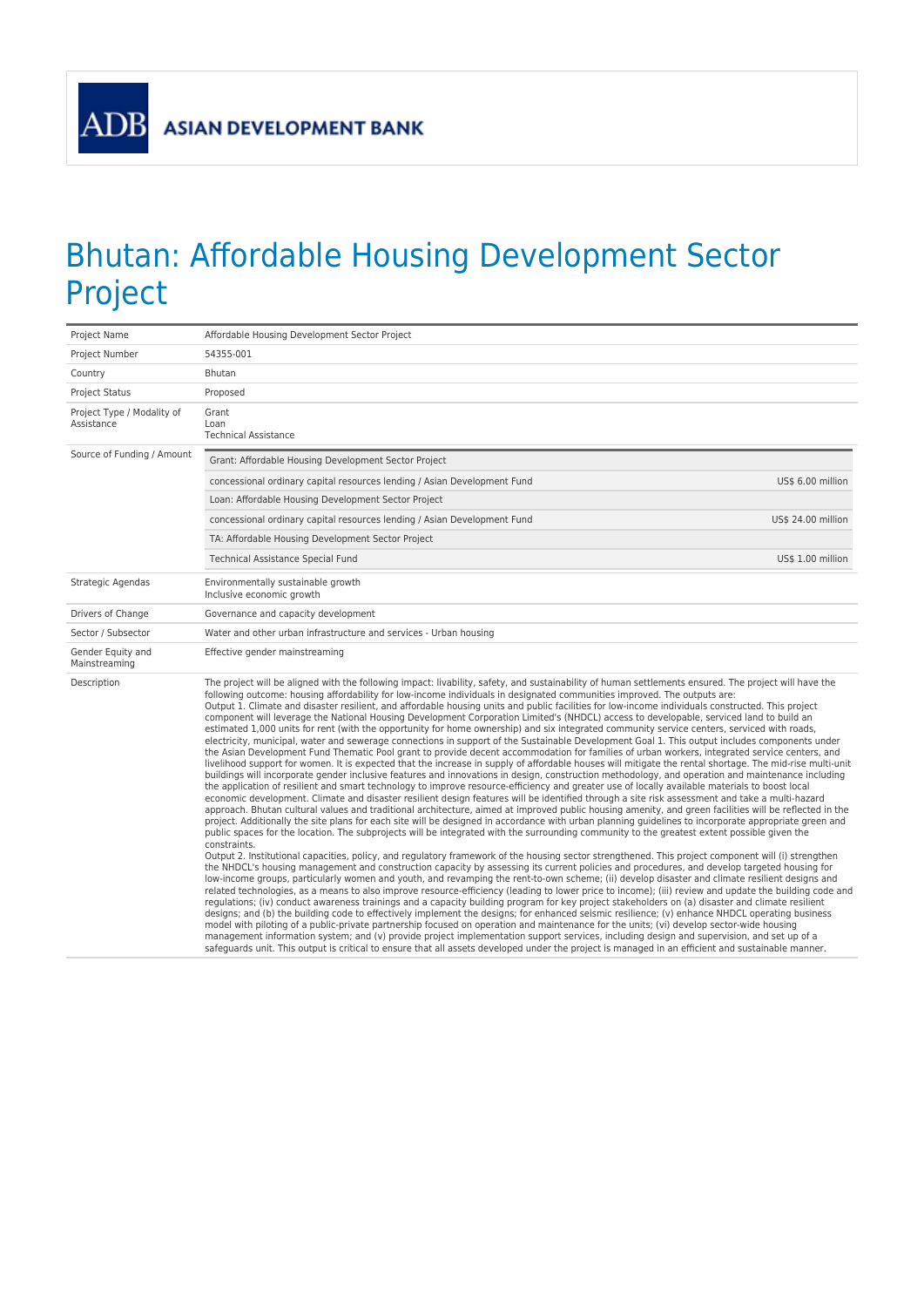| Project Rationale and<br>Linkage to Country/Regional<br>Strategy | The proposed project will deliver affordable housing in selected settlements in Bhutan. Improved livability, safety, and sustainability of human<br>settlements through access to adequate affordable housing is a national priority. The project will support the NHDCL to strengthen its services by<br>improving its overall financial sustainability, management, and operations.<br>There is poor availability of affordable housing in Bhutan, particularly in urban areas where demographic trends are increasingly putting pressure on<br>the residential land and housing stock. As of 2017, there was an estimated shortfall of 21,156 units nationwide, and as described in a study,<br>subsidized housing finance on the demand side alone will not solve the affordability challenges faced in Bhutan. There are also some key sector-<br>wide challenges which affect both the supply and demand value chains, thereby inhibiting the growth of the sector as a whole. Specifically, shortage<br>of suitably zoned and serviced land, existing policy restrictions for the real estate industry, high construction materials cost, and inadequate<br>development finance support from financial institutions, together restrict the private supply of urban housing. To address the demand side, ADB's<br>ongoing financial market development program is developing housing finance mechanisms aimed to increase credit for housing.<br>Affordable rental housing is in particularly limited supply and often results in noncivil servant low-income households being overburdened with more<br>than an estimated 40%-60% of their income being spent on housing costs. About 63.5% of urban households rent, and as demand for serviced land<br>and housing increases and the supply is unable to keep up, housing prices are also increasing. This has left households no option but to self-build<br>housing in peri-urban areas or overcrowd in the existing housing and overload infrastructure services, finding accommodation in substandard<br>housing in poorly located and under-served areas or adjacent countries. Women are continuing to bear the burden and are vulnerable to housing<br>insecurity exacerbated by overcrowding, which raises social pressures (e.g., domestic violence).<br>Limits on collateralizing land, restrictive planning regulations, and limited availability of housing development finance products result in private<br>developers catering to higher-income groups using off-plan sales, as middle- and low-income groups are unable to afford minimum house prices.<br>Only 7% of households own houses in urban areas. The private sector is similarly constrained in its role to increase rental housing stock due to the<br>absence of serviced land and the high costs of development. According to the data available from the Royal Monetary Authority, loans for housing<br>purposes (not disaggregated by use i.e., mortgage or construction loan) was 27% of the total loans availed up to 2020, in which loans under the<br>housing loan rate was only 6.5% and the balance 20.5% loan was under commercial lending rates. To meet the needs of Bhutan households it is<br>imperative that the affordable housing supply is increased. The government has an important role in increasing supply since it has greater access to<br>land than private developers.<br>Bhutan's National Housing Policy, 2020 sets out the implementation responsibilities across the sector. Ministry of Works and Human Settlement is<br>responsible for policy formulation and sector coordination whereas NHDCL is a state-owned enterprise established to deliver and operate public<br>housing for both civil servants and noncivil servants. Of NHDCL's 2,496 units, civil servant tenants account for 83.5% (2,084 households, on two-year<br>renewable leases up to a maximum of 10 years and tied to the place of work), private households account for 16.5% (412) in selected urban<br>centers. The public housing stock underpins the delivery of decentralized public administration and services across the country. NHDCL's<br>construction costs for the two categories of the smallest units (Category III and Category IV housing units) is around Nu2.5 million (equivalent<br>\$33,900) per unit excluding land. As such, NHDCL units, of which more than 50% are leased to lower-income groups, are leased at subsidized rents.<br>Preliminary assessments indicate that the NHDCL operates successfully with 9.9% annual growth in rental revenue, 15.9% annual growth in profit<br>after tax and 8.5% annual growth in asset base during the period 2015-2019. The NHDCL has pursued prudent and sound financial management<br>practices in managing the corporation's affairs. In the next few years, NHDCL is planning to construct about 2,500 housing units, in a phased<br>manner, with the initial phase targeting 1,000 units for ADB funding. NHDCL does not have previous experience with multilateral development<br>banks. Nevertheless, in 2002 NHDCL introduced a rent-to-own scheme with support from the Danish International Development Agency, and in<br>2006. NHDCL delivered 306 units with assistance from the Government of India. |  |
|------------------------------------------------------------------|--------------------------------------------------------------------------------------------------------------------------------------------------------------------------------------------------------------------------------------------------------------------------------------------------------------------------------------------------------------------------------------------------------------------------------------------------------------------------------------------------------------------------------------------------------------------------------------------------------------------------------------------------------------------------------------------------------------------------------------------------------------------------------------------------------------------------------------------------------------------------------------------------------------------------------------------------------------------------------------------------------------------------------------------------------------------------------------------------------------------------------------------------------------------------------------------------------------------------------------------------------------------------------------------------------------------------------------------------------------------------------------------------------------------------------------------------------------------------------------------------------------------------------------------------------------------------------------------------------------------------------------------------------------------------------------------------------------------------------------------------------------------------------------------------------------------------------------------------------------------------------------------------------------------------------------------------------------------------------------------------------------------------------------------------------------------------------------------------------------------------------------------------------------------------------------------------------------------------------------------------------------------------------------------------------------------------------------------------------------------------------------------------------------------------------------------------------------------------------------------------------------------------------------------------------------------------------------------------------------------------------------------------------------------------------------------------------------------------------------------------------------------------------------------------------------------------------------------------------------------------------------------------------------------------------------------------------------------------------------------------------------------------------------------------------------------------------------------------------------------------------------------------------------------------------------------------------------------------------------------------------------------------------------------------------------------------------------------------------------------------------------------------------------------------------------------------------------------------------------------------------------------------------------------------------------------------------------------------------------------------------------------------------------------------------------------------------------------------------------------------------------------------------------------------------------------------------------------------------------------------------------------------------------------------------------------------------------------------------------------------------------------------------------------------------------------------------------------------------------------------------------------------------------------------------------------------------------------------------------------------------------------------------------------------------------------------------------------------------------------------------------------------------------------------------------------------------------------------------------------------------------------------------------------------------------------------------------------------------------------------------------------------------------------------------------------------------------------------------------------------------------------------------------------------------------------------------------------------------------------------------------------------------------------------------------------------------------------------------------------------------------------------------------------------------------------------------------------------------------------------------------------------------------------------------------------------------------------------------------------------------------------------------------------------------------------------------------|--|
| Impact                                                           | Livability, safety, and sustainability of human settlements ensured                                                                                                                                                                                                                                                                                                                                                                                                                                                                                                                                                                                                                                                                                                                                                                                                                                                                                                                                                                                                                                                                                                                                                                                                                                                                                                                                                                                                                                                                                                                                                                                                                                                                                                                                                                                                                                                                                                                                                                                                                                                                                                                                                                                                                                                                                                                                                                                                                                                                                                                                                                                                                                                                                                                                                                                                                                                                                                                                                                                                                                                                                                                                                                                                                                                                                                                                                                                                                                                                                                                                                                                                                                                                                                                                                                                                                                                                                                                                                                                                                                                                                                                                                                                                                                                                                                                                                                                                                                                                                                                                                                                                                                                                                                                                                                                                                                                                                                                                                                                                                                                                                                                                                                                                                                                                  |  |
| Outcome                                                          | Housing affordability for low-income individuals in designated communities improved                                                                                                                                                                                                                                                                                                                                                                                                                                                                                                                                                                                                                                                                                                                                                                                                                                                                                                                                                                                                                                                                                                                                                                                                                                                                                                                                                                                                                                                                                                                                                                                                                                                                                                                                                                                                                                                                                                                                                                                                                                                                                                                                                                                                                                                                                                                                                                                                                                                                                                                                                                                                                                                                                                                                                                                                                                                                                                                                                                                                                                                                                                                                                                                                                                                                                                                                                                                                                                                                                                                                                                                                                                                                                                                                                                                                                                                                                                                                                                                                                                                                                                                                                                                                                                                                                                                                                                                                                                                                                                                                                                                                                                                                                                                                                                                                                                                                                                                                                                                                                                                                                                                                                                                                                                                  |  |
| Outputs                                                          | Climate and disaster resilient, and affordable housing units and public facilities for low-income individuals constructed<br>Institutional capacities, policy, and regulatory framework of the housing sector strengthened                                                                                                                                                                                                                                                                                                                                                                                                                                                                                                                                                                                                                                                                                                                                                                                                                                                                                                                                                                                                                                                                                                                                                                                                                                                                                                                                                                                                                                                                                                                                                                                                                                                                                                                                                                                                                                                                                                                                                                                                                                                                                                                                                                                                                                                                                                                                                                                                                                                                                                                                                                                                                                                                                                                                                                                                                                                                                                                                                                                                                                                                                                                                                                                                                                                                                                                                                                                                                                                                                                                                                                                                                                                                                                                                                                                                                                                                                                                                                                                                                                                                                                                                                                                                                                                                                                                                                                                                                                                                                                                                                                                                                                                                                                                                                                                                                                                                                                                                                                                                                                                                                                           |  |
| Geographical Location                                            | Damphu, Gelephu, Mongar, Nganglam, Phuentsholing, Samdrup Jongkhar, Samtse, Thimphu                                                                                                                                                                                                                                                                                                                                                                                                                                                                                                                                                                                                                                                                                                                                                                                                                                                                                                                                                                                                                                                                                                                                                                                                                                                                                                                                                                                                                                                                                                                                                                                                                                                                                                                                                                                                                                                                                                                                                                                                                                                                                                                                                                                                                                                                                                                                                                                                                                                                                                                                                                                                                                                                                                                                                                                                                                                                                                                                                                                                                                                                                                                                                                                                                                                                                                                                                                                                                                                                                                                                                                                                                                                                                                                                                                                                                                                                                                                                                                                                                                                                                                                                                                                                                                                                                                                                                                                                                                                                                                                                                                                                                                                                                                                                                                                                                                                                                                                                                                                                                                                                                                                                                                                                                                                  |  |
| Safeguard Categories                                             |                                                                                                                                                                                                                                                                                                                                                                                                                                                                                                                                                                                                                                                                                                                                                                                                                                                                                                                                                                                                                                                                                                                                                                                                                                                                                                                                                                                                                                                                                                                                                                                                                                                                                                                                                                                                                                                                                                                                                                                                                                                                                                                                                                                                                                                                                                                                                                                                                                                                                                                                                                                                                                                                                                                                                                                                                                                                                                                                                                                                                                                                                                                                                                                                                                                                                                                                                                                                                                                                                                                                                                                                                                                                                                                                                                                                                                                                                                                                                                                                                                                                                                                                                                                                                                                                                                                                                                                                                                                                                                                                                                                                                                                                                                                                                                                                                                                                                                                                                                                                                                                                                                                                                                                                                                                                                                                                      |  |
|                                                                  |                                                                                                                                                                                                                                                                                                                                                                                                                                                                                                                                                                                                                                                                                                                                                                                                                                                                                                                                                                                                                                                                                                                                                                                                                                                                                                                                                                                                                                                                                                                                                                                                                                                                                                                                                                                                                                                                                                                                                                                                                                                                                                                                                                                                                                                                                                                                                                                                                                                                                                                                                                                                                                                                                                                                                                                                                                                                                                                                                                                                                                                                                                                                                                                                                                                                                                                                                                                                                                                                                                                                                                                                                                                                                                                                                                                                                                                                                                                                                                                                                                                                                                                                                                                                                                                                                                                                                                                                                                                                                                                                                                                                                                                                                                                                                                                                                                                                                                                                                                                                                                                                                                                                                                                                                                                                                                                                      |  |
| Environment                                                      | B                                                                                                                                                                                                                                                                                                                                                                                                                                                                                                                                                                                                                                                                                                                                                                                                                                                                                                                                                                                                                                                                                                                                                                                                                                                                                                                                                                                                                                                                                                                                                                                                                                                                                                                                                                                                                                                                                                                                                                                                                                                                                                                                                                                                                                                                                                                                                                                                                                                                                                                                                                                                                                                                                                                                                                                                                                                                                                                                                                                                                                                                                                                                                                                                                                                                                                                                                                                                                                                                                                                                                                                                                                                                                                                                                                                                                                                                                                                                                                                                                                                                                                                                                                                                                                                                                                                                                                                                                                                                                                                                                                                                                                                                                                                                                                                                                                                                                                                                                                                                                                                                                                                                                                                                                                                                                                                                    |  |
| Involuntary Resettlement                                         | B                                                                                                                                                                                                                                                                                                                                                                                                                                                                                                                                                                                                                                                                                                                                                                                                                                                                                                                                                                                                                                                                                                                                                                                                                                                                                                                                                                                                                                                                                                                                                                                                                                                                                                                                                                                                                                                                                                                                                                                                                                                                                                                                                                                                                                                                                                                                                                                                                                                                                                                                                                                                                                                                                                                                                                                                                                                                                                                                                                                                                                                                                                                                                                                                                                                                                                                                                                                                                                                                                                                                                                                                                                                                                                                                                                                                                                                                                                                                                                                                                                                                                                                                                                                                                                                                                                                                                                                                                                                                                                                                                                                                                                                                                                                                                                                                                                                                                                                                                                                                                                                                                                                                                                                                                                                                                                                                    |  |
| Indigenous Peoples                                               | C                                                                                                                                                                                                                                                                                                                                                                                                                                                                                                                                                                                                                                                                                                                                                                                                                                                                                                                                                                                                                                                                                                                                                                                                                                                                                                                                                                                                                                                                                                                                                                                                                                                                                                                                                                                                                                                                                                                                                                                                                                                                                                                                                                                                                                                                                                                                                                                                                                                                                                                                                                                                                                                                                                                                                                                                                                                                                                                                                                                                                                                                                                                                                                                                                                                                                                                                                                                                                                                                                                                                                                                                                                                                                                                                                                                                                                                                                                                                                                                                                                                                                                                                                                                                                                                                                                                                                                                                                                                                                                                                                                                                                                                                                                                                                                                                                                                                                                                                                                                                                                                                                                                                                                                                                                                                                                                                    |  |
| Summary of Environmental and Social Aspects                      |                                                                                                                                                                                                                                                                                                                                                                                                                                                                                                                                                                                                                                                                                                                                                                                                                                                                                                                                                                                                                                                                                                                                                                                                                                                                                                                                                                                                                                                                                                                                                                                                                                                                                                                                                                                                                                                                                                                                                                                                                                                                                                                                                                                                                                                                                                                                                                                                                                                                                                                                                                                                                                                                                                                                                                                                                                                                                                                                                                                                                                                                                                                                                                                                                                                                                                                                                                                                                                                                                                                                                                                                                                                                                                                                                                                                                                                                                                                                                                                                                                                                                                                                                                                                                                                                                                                                                                                                                                                                                                                                                                                                                                                                                                                                                                                                                                                                                                                                                                                                                                                                                                                                                                                                                                                                                                                                      |  |
| <b>Environmental Aspects</b>                                     |                                                                                                                                                                                                                                                                                                                                                                                                                                                                                                                                                                                                                                                                                                                                                                                                                                                                                                                                                                                                                                                                                                                                                                                                                                                                                                                                                                                                                                                                                                                                                                                                                                                                                                                                                                                                                                                                                                                                                                                                                                                                                                                                                                                                                                                                                                                                                                                                                                                                                                                                                                                                                                                                                                                                                                                                                                                                                                                                                                                                                                                                                                                                                                                                                                                                                                                                                                                                                                                                                                                                                                                                                                                                                                                                                                                                                                                                                                                                                                                                                                                                                                                                                                                                                                                                                                                                                                                                                                                                                                                                                                                                                                                                                                                                                                                                                                                                                                                                                                                                                                                                                                                                                                                                                                                                                                                                      |  |
| Involuntary Resettlement                                         |                                                                                                                                                                                                                                                                                                                                                                                                                                                                                                                                                                                                                                                                                                                                                                                                                                                                                                                                                                                                                                                                                                                                                                                                                                                                                                                                                                                                                                                                                                                                                                                                                                                                                                                                                                                                                                                                                                                                                                                                                                                                                                                                                                                                                                                                                                                                                                                                                                                                                                                                                                                                                                                                                                                                                                                                                                                                                                                                                                                                                                                                                                                                                                                                                                                                                                                                                                                                                                                                                                                                                                                                                                                                                                                                                                                                                                                                                                                                                                                                                                                                                                                                                                                                                                                                                                                                                                                                                                                                                                                                                                                                                                                                                                                                                                                                                                                                                                                                                                                                                                                                                                                                                                                                                                                                                                                                      |  |
| Indigenous Peoples                                               |                                                                                                                                                                                                                                                                                                                                                                                                                                                                                                                                                                                                                                                                                                                                                                                                                                                                                                                                                                                                                                                                                                                                                                                                                                                                                                                                                                                                                                                                                                                                                                                                                                                                                                                                                                                                                                                                                                                                                                                                                                                                                                                                                                                                                                                                                                                                                                                                                                                                                                                                                                                                                                                                                                                                                                                                                                                                                                                                                                                                                                                                                                                                                                                                                                                                                                                                                                                                                                                                                                                                                                                                                                                                                                                                                                                                                                                                                                                                                                                                                                                                                                                                                                                                                                                                                                                                                                                                                                                                                                                                                                                                                                                                                                                                                                                                                                                                                                                                                                                                                                                                                                                                                                                                                                                                                                                                      |  |
|                                                                  | Stakeholder Communication, Participation, and Consultation                                                                                                                                                                                                                                                                                                                                                                                                                                                                                                                                                                                                                                                                                                                                                                                                                                                                                                                                                                                                                                                                                                                                                                                                                                                                                                                                                                                                                                                                                                                                                                                                                                                                                                                                                                                                                                                                                                                                                                                                                                                                                                                                                                                                                                                                                                                                                                                                                                                                                                                                                                                                                                                                                                                                                                                                                                                                                                                                                                                                                                                                                                                                                                                                                                                                                                                                                                                                                                                                                                                                                                                                                                                                                                                                                                                                                                                                                                                                                                                                                                                                                                                                                                                                                                                                                                                                                                                                                                                                                                                                                                                                                                                                                                                                                                                                                                                                                                                                                                                                                                                                                                                                                                                                                                                                           |  |
| During Project Design                                            |                                                                                                                                                                                                                                                                                                                                                                                                                                                                                                                                                                                                                                                                                                                                                                                                                                                                                                                                                                                                                                                                                                                                                                                                                                                                                                                                                                                                                                                                                                                                                                                                                                                                                                                                                                                                                                                                                                                                                                                                                                                                                                                                                                                                                                                                                                                                                                                                                                                                                                                                                                                                                                                                                                                                                                                                                                                                                                                                                                                                                                                                                                                                                                                                                                                                                                                                                                                                                                                                                                                                                                                                                                                                                                                                                                                                                                                                                                                                                                                                                                                                                                                                                                                                                                                                                                                                                                                                                                                                                                                                                                                                                                                                                                                                                                                                                                                                                                                                                                                                                                                                                                                                                                                                                                                                                                                                      |  |
| During Project Implementation                                    |                                                                                                                                                                                                                                                                                                                                                                                                                                                                                                                                                                                                                                                                                                                                                                                                                                                                                                                                                                                                                                                                                                                                                                                                                                                                                                                                                                                                                                                                                                                                                                                                                                                                                                                                                                                                                                                                                                                                                                                                                                                                                                                                                                                                                                                                                                                                                                                                                                                                                                                                                                                                                                                                                                                                                                                                                                                                                                                                                                                                                                                                                                                                                                                                                                                                                                                                                                                                                                                                                                                                                                                                                                                                                                                                                                                                                                                                                                                                                                                                                                                                                                                                                                                                                                                                                                                                                                                                                                                                                                                                                                                                                                                                                                                                                                                                                                                                                                                                                                                                                                                                                                                                                                                                                                                                                                                                      |  |
|                                                                  |                                                                                                                                                                                                                                                                                                                                                                                                                                                                                                                                                                                                                                                                                                                                                                                                                                                                                                                                                                                                                                                                                                                                                                                                                                                                                                                                                                                                                                                                                                                                                                                                                                                                                                                                                                                                                                                                                                                                                                                                                                                                                                                                                                                                                                                                                                                                                                                                                                                                                                                                                                                                                                                                                                                                                                                                                                                                                                                                                                                                                                                                                                                                                                                                                                                                                                                                                                                                                                                                                                                                                                                                                                                                                                                                                                                                                                                                                                                                                                                                                                                                                                                                                                                                                                                                                                                                                                                                                                                                                                                                                                                                                                                                                                                                                                                                                                                                                                                                                                                                                                                                                                                                                                                                                                                                                                                                      |  |
| <b>Business Opportunities</b>                                    |                                                                                                                                                                                                                                                                                                                                                                                                                                                                                                                                                                                                                                                                                                                                                                                                                                                                                                                                                                                                                                                                                                                                                                                                                                                                                                                                                                                                                                                                                                                                                                                                                                                                                                                                                                                                                                                                                                                                                                                                                                                                                                                                                                                                                                                                                                                                                                                                                                                                                                                                                                                                                                                                                                                                                                                                                                                                                                                                                                                                                                                                                                                                                                                                                                                                                                                                                                                                                                                                                                                                                                                                                                                                                                                                                                                                                                                                                                                                                                                                                                                                                                                                                                                                                                                                                                                                                                                                                                                                                                                                                                                                                                                                                                                                                                                                                                                                                                                                                                                                                                                                                                                                                                                                                                                                                                                                      |  |
| <b>Consulting Services</b>                                       | To be developed following the strategic procurement planning activity                                                                                                                                                                                                                                                                                                                                                                                                                                                                                                                                                                                                                                                                                                                                                                                                                                                                                                                                                                                                                                                                                                                                                                                                                                                                                                                                                                                                                                                                                                                                                                                                                                                                                                                                                                                                                                                                                                                                                                                                                                                                                                                                                                                                                                                                                                                                                                                                                                                                                                                                                                                                                                                                                                                                                                                                                                                                                                                                                                                                                                                                                                                                                                                                                                                                                                                                                                                                                                                                                                                                                                                                                                                                                                                                                                                                                                                                                                                                                                                                                                                                                                                                                                                                                                                                                                                                                                                                                                                                                                                                                                                                                                                                                                                                                                                                                                                                                                                                                                                                                                                                                                                                                                                                                                                                |  |
| Procurement                                                      | To be developed following the strategic procurement planning activity                                                                                                                                                                                                                                                                                                                                                                                                                                                                                                                                                                                                                                                                                                                                                                                                                                                                                                                                                                                                                                                                                                                                                                                                                                                                                                                                                                                                                                                                                                                                                                                                                                                                                                                                                                                                                                                                                                                                                                                                                                                                                                                                                                                                                                                                                                                                                                                                                                                                                                                                                                                                                                                                                                                                                                                                                                                                                                                                                                                                                                                                                                                                                                                                                                                                                                                                                                                                                                                                                                                                                                                                                                                                                                                                                                                                                                                                                                                                                                                                                                                                                                                                                                                                                                                                                                                                                                                                                                                                                                                                                                                                                                                                                                                                                                                                                                                                                                                                                                                                                                                                                                                                                                                                                                                                |  |
|                                                                  |                                                                                                                                                                                                                                                                                                                                                                                                                                                                                                                                                                                                                                                                                                                                                                                                                                                                                                                                                                                                                                                                                                                                                                                                                                                                                                                                                                                                                                                                                                                                                                                                                                                                                                                                                                                                                                                                                                                                                                                                                                                                                                                                                                                                                                                                                                                                                                                                                                                                                                                                                                                                                                                                                                                                                                                                                                                                                                                                                                                                                                                                                                                                                                                                                                                                                                                                                                                                                                                                                                                                                                                                                                                                                                                                                                                                                                                                                                                                                                                                                                                                                                                                                                                                                                                                                                                                                                                                                                                                                                                                                                                                                                                                                                                                                                                                                                                                                                                                                                                                                                                                                                                                                                                                                                                                                                                                      |  |
| Responsible ADB Officer<br>Responsible ADB Department            | Kohlhase, Jude Ernest<br>South Asia Department                                                                                                                                                                                                                                                                                                                                                                                                                                                                                                                                                                                                                                                                                                                                                                                                                                                                                                                                                                                                                                                                                                                                                                                                                                                                                                                                                                                                                                                                                                                                                                                                                                                                                                                                                                                                                                                                                                                                                                                                                                                                                                                                                                                                                                                                                                                                                                                                                                                                                                                                                                                                                                                                                                                                                                                                                                                                                                                                                                                                                                                                                                                                                                                                                                                                                                                                                                                                                                                                                                                                                                                                                                                                                                                                                                                                                                                                                                                                                                                                                                                                                                                                                                                                                                                                                                                                                                                                                                                                                                                                                                                                                                                                                                                                                                                                                                                                                                                                                                                                                                                                                                                                                                                                                                                                                       |  |
| Responsible ADB Division                                         | Urban Development and Water Division, SARD                                                                                                                                                                                                                                                                                                                                                                                                                                                                                                                                                                                                                                                                                                                                                                                                                                                                                                                                                                                                                                                                                                                                                                                                                                                                                                                                                                                                                                                                                                                                                                                                                                                                                                                                                                                                                                                                                                                                                                                                                                                                                                                                                                                                                                                                                                                                                                                                                                                                                                                                                                                                                                                                                                                                                                                                                                                                                                                                                                                                                                                                                                                                                                                                                                                                                                                                                                                                                                                                                                                                                                                                                                                                                                                                                                                                                                                                                                                                                                                                                                                                                                                                                                                                                                                                                                                                                                                                                                                                                                                                                                                                                                                                                                                                                                                                                                                                                                                                                                                                                                                                                                                                                                                                                                                                                           |  |
| <b>Executing Agencies</b>                                        | Ministry of Finance                                                                                                                                                                                                                                                                                                                                                                                                                                                                                                                                                                                                                                                                                                                                                                                                                                                                                                                                                                                                                                                                                                                                                                                                                                                                                                                                                                                                                                                                                                                                                                                                                                                                                                                                                                                                                                                                                                                                                                                                                                                                                                                                                                                                                                                                                                                                                                                                                                                                                                                                                                                                                                                                                                                                                                                                                                                                                                                                                                                                                                                                                                                                                                                                                                                                                                                                                                                                                                                                                                                                                                                                                                                                                                                                                                                                                                                                                                                                                                                                                                                                                                                                                                                                                                                                                                                                                                                                                                                                                                                                                                                                                                                                                                                                                                                                                                                                                                                                                                                                                                                                                                                                                                                                                                                                                                                  |  |
|                                                                  | Royal Government of Bhutan<br>Thimphu, Bhutan<br>Attention: Director                                                                                                                                                                                                                                                                                                                                                                                                                                                                                                                                                                                                                                                                                                                                                                                                                                                                                                                                                                                                                                                                                                                                                                                                                                                                                                                                                                                                                                                                                                                                                                                                                                                                                                                                                                                                                                                                                                                                                                                                                                                                                                                                                                                                                                                                                                                                                                                                                                                                                                                                                                                                                                                                                                                                                                                                                                                                                                                                                                                                                                                                                                                                                                                                                                                                                                                                                                                                                                                                                                                                                                                                                                                                                                                                                                                                                                                                                                                                                                                                                                                                                                                                                                                                                                                                                                                                                                                                                                                                                                                                                                                                                                                                                                                                                                                                                                                                                                                                                                                                                                                                                                                                                                                                                                                                 |  |
| Timetable                                                        |                                                                                                                                                                                                                                                                                                                                                                                                                                                                                                                                                                                                                                                                                                                                                                                                                                                                                                                                                                                                                                                                                                                                                                                                                                                                                                                                                                                                                                                                                                                                                                                                                                                                                                                                                                                                                                                                                                                                                                                                                                                                                                                                                                                                                                                                                                                                                                                                                                                                                                                                                                                                                                                                                                                                                                                                                                                                                                                                                                                                                                                                                                                                                                                                                                                                                                                                                                                                                                                                                                                                                                                                                                                                                                                                                                                                                                                                                                                                                                                                                                                                                                                                                                                                                                                                                                                                                                                                                                                                                                                                                                                                                                                                                                                                                                                                                                                                                                                                                                                                                                                                                                                                                                                                                                                                                                                                      |  |
|                                                                  |                                                                                                                                                                                                                                                                                                                                                                                                                                                                                                                                                                                                                                                                                                                                                                                                                                                                                                                                                                                                                                                                                                                                                                                                                                                                                                                                                                                                                                                                                                                                                                                                                                                                                                                                                                                                                                                                                                                                                                                                                                                                                                                                                                                                                                                                                                                                                                                                                                                                                                                                                                                                                                                                                                                                                                                                                                                                                                                                                                                                                                                                                                                                                                                                                                                                                                                                                                                                                                                                                                                                                                                                                                                                                                                                                                                                                                                                                                                                                                                                                                                                                                                                                                                                                                                                                                                                                                                                                                                                                                                                                                                                                                                                                                                                                                                                                                                                                                                                                                                                                                                                                                                                                                                                                                                                                                                                      |  |
| Concept Clearance                                                | 08 Dec 2020<br>15 Mar 2021 to 26 Mar 2021                                                                                                                                                                                                                                                                                                                                                                                                                                                                                                                                                                                                                                                                                                                                                                                                                                                                                                                                                                                                                                                                                                                                                                                                                                                                                                                                                                                                                                                                                                                                                                                                                                                                                                                                                                                                                                                                                                                                                                                                                                                                                                                                                                                                                                                                                                                                                                                                                                                                                                                                                                                                                                                                                                                                                                                                                                                                                                                                                                                                                                                                                                                                                                                                                                                                                                                                                                                                                                                                                                                                                                                                                                                                                                                                                                                                                                                                                                                                                                                                                                                                                                                                                                                                                                                                                                                                                                                                                                                                                                                                                                                                                                                                                                                                                                                                                                                                                                                                                                                                                                                                                                                                                                                                                                                                                            |  |
| Fact Finding<br>MRM                                              |                                                                                                                                                                                                                                                                                                                                                                                                                                                                                                                                                                                                                                                                                                                                                                                                                                                                                                                                                                                                                                                                                                                                                                                                                                                                                                                                                                                                                                                                                                                                                                                                                                                                                                                                                                                                                                                                                                                                                                                                                                                                                                                                                                                                                                                                                                                                                                                                                                                                                                                                                                                                                                                                                                                                                                                                                                                                                                                                                                                                                                                                                                                                                                                                                                                                                                                                                                                                                                                                                                                                                                                                                                                                                                                                                                                                                                                                                                                                                                                                                                                                                                                                                                                                                                                                                                                                                                                                                                                                                                                                                                                                                                                                                                                                                                                                                                                                                                                                                                                                                                                                                                                                                                                                                                                                                                                                      |  |
|                                                                  | 21 May 2021                                                                                                                                                                                                                                                                                                                                                                                                                                                                                                                                                                                                                                                                                                                                                                                                                                                                                                                                                                                                                                                                                                                                                                                                                                                                                                                                                                                                                                                                                                                                                                                                                                                                                                                                                                                                                                                                                                                                                                                                                                                                                                                                                                                                                                                                                                                                                                                                                                                                                                                                                                                                                                                                                                                                                                                                                                                                                                                                                                                                                                                                                                                                                                                                                                                                                                                                                                                                                                                                                                                                                                                                                                                                                                                                                                                                                                                                                                                                                                                                                                                                                                                                                                                                                                                                                                                                                                                                                                                                                                                                                                                                                                                                                                                                                                                                                                                                                                                                                                                                                                                                                                                                                                                                                                                                                                                          |  |
| Approval<br>Last Review Mission                                  |                                                                                                                                                                                                                                                                                                                                                                                                                                                                                                                                                                                                                                                                                                                                                                                                                                                                                                                                                                                                                                                                                                                                                                                                                                                                                                                                                                                                                                                                                                                                                                                                                                                                                                                                                                                                                                                                                                                                                                                                                                                                                                                                                                                                                                                                                                                                                                                                                                                                                                                                                                                                                                                                                                                                                                                                                                                                                                                                                                                                                                                                                                                                                                                                                                                                                                                                                                                                                                                                                                                                                                                                                                                                                                                                                                                                                                                                                                                                                                                                                                                                                                                                                                                                                                                                                                                                                                                                                                                                                                                                                                                                                                                                                                                                                                                                                                                                                                                                                                                                                                                                                                                                                                                                                                                                                                                                      |  |
| Last PDS Update                                                  | 08 Dec 2020                                                                                                                                                                                                                                                                                                                                                                                                                                                                                                                                                                                                                                                                                                                                                                                                                                                                                                                                                                                                                                                                                                                                                                                                                                                                                                                                                                                                                                                                                                                                                                                                                                                                                                                                                                                                                                                                                                                                                                                                                                                                                                                                                                                                                                                                                                                                                                                                                                                                                                                                                                                                                                                                                                                                                                                                                                                                                                                                                                                                                                                                                                                                                                                                                                                                                                                                                                                                                                                                                                                                                                                                                                                                                                                                                                                                                                                                                                                                                                                                                                                                                                                                                                                                                                                                                                                                                                                                                                                                                                                                                                                                                                                                                                                                                                                                                                                                                                                                                                                                                                                                                                                                                                                                                                                                                                                          |  |